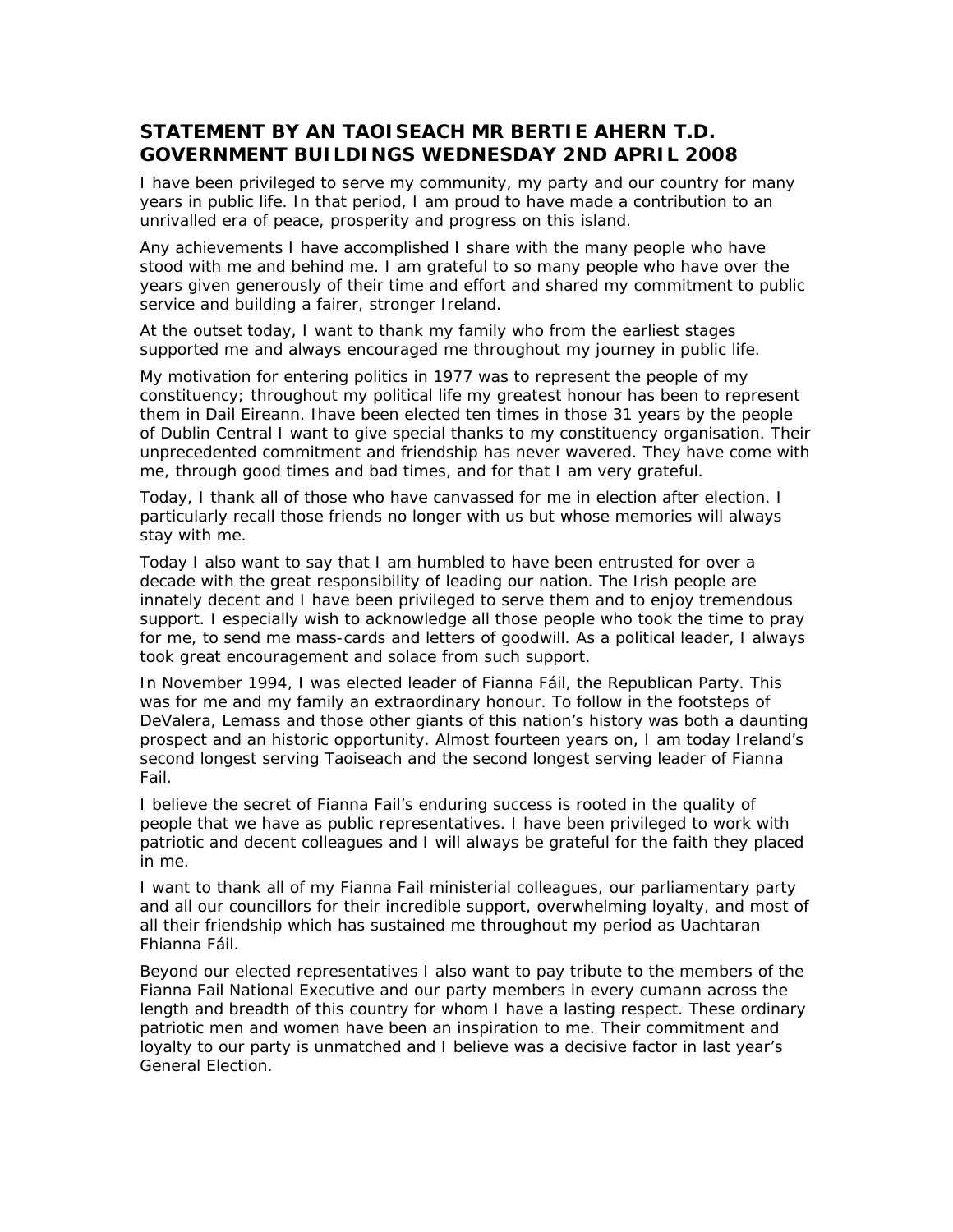Election 2007 demonstrated Fianna Fail's continuing strength and vitality as a national movement. I want to thank the tens of thousands of members and activists up and down the country for delivering that historic success.

I am proud to be the first Taoiseach since 1944 to be elected on three successive occasions. On the day, I took over as leader of Fianna Fail, I pledged to lead our party back into government and keep us there.

I said then that I would strive to build up our economy. Today Ireland is more prosperous than at any time in our entire history. All levels of Irish society have seen their well-being dramatically improved in the period I have served as Taoiseach.

Above all else, I promised that day, that the priority I would put above all others would be to work for peace on this island. I kept my word and I have given my all to that cause.

Through painstaking negotiations, colossal work has been done in laying the foundations of reconciliation and justice between the communities in Northern Ireland. The cycle of hatred and violence which many people thought might never end has been well and truly broken.

The Good Friday Agreement now provides the political framework for an island that can at last achieve its full potential. This week and next week, many of those who a decade ago played a role in negotiating that historic accord will gather to reflect on the work which was done and the progress which has since been made.

In preparing for the events to mark this anniversary of the Good Friday Agreement, I've obviously reflected back on the road we have travelled from discord to peace, from distrust to partnership and from despair to a new prosperity, north and south. I have also taken this opportunity to take stock of my own position.

At the end of this month, I will visit Washington to address the Joint Houses of Congress. It will be a great privilege to become only the fourth ever visiting statesman to have addressed both Congress and Westminster. For me, this will be one of the proudest moments of my political career.

In looking back on all the things I wanted to achieve in politics, I am proud that as Taoiseach I have:

- delivered on my objective to bring the peace process to fruition;
- delivered on my objective to see a stable administration based on the powersharing model take root in Northern Ireland;
- delivered successive social partnership agreements which underpin our social and economic progress;
- delivered a modern economy with sustainable growth in employment and brought an end to the days of forced emigration;
- delivered on my objective to improve and to secure Ireland's position as a modern, dynamic and integral part of the European Union.

As leader of Fianna Fáil, I am proud too that I have ended the myth that Fianna Fail is incapable of sustaining a coalition government. I have led the two longest serving coalitions in the history of this State. I have also laid the foundations for another long running and successful coalition government which has the capacity to run a full term. I have the utmost respect for John Gormley, Mary Harney and their respective parties who continue to work hard to deliver a strong and stable government and implement our Agreed Programme for Government. I also wish to acknowledge the steadfast support from Independent Deputies who have supported me in government.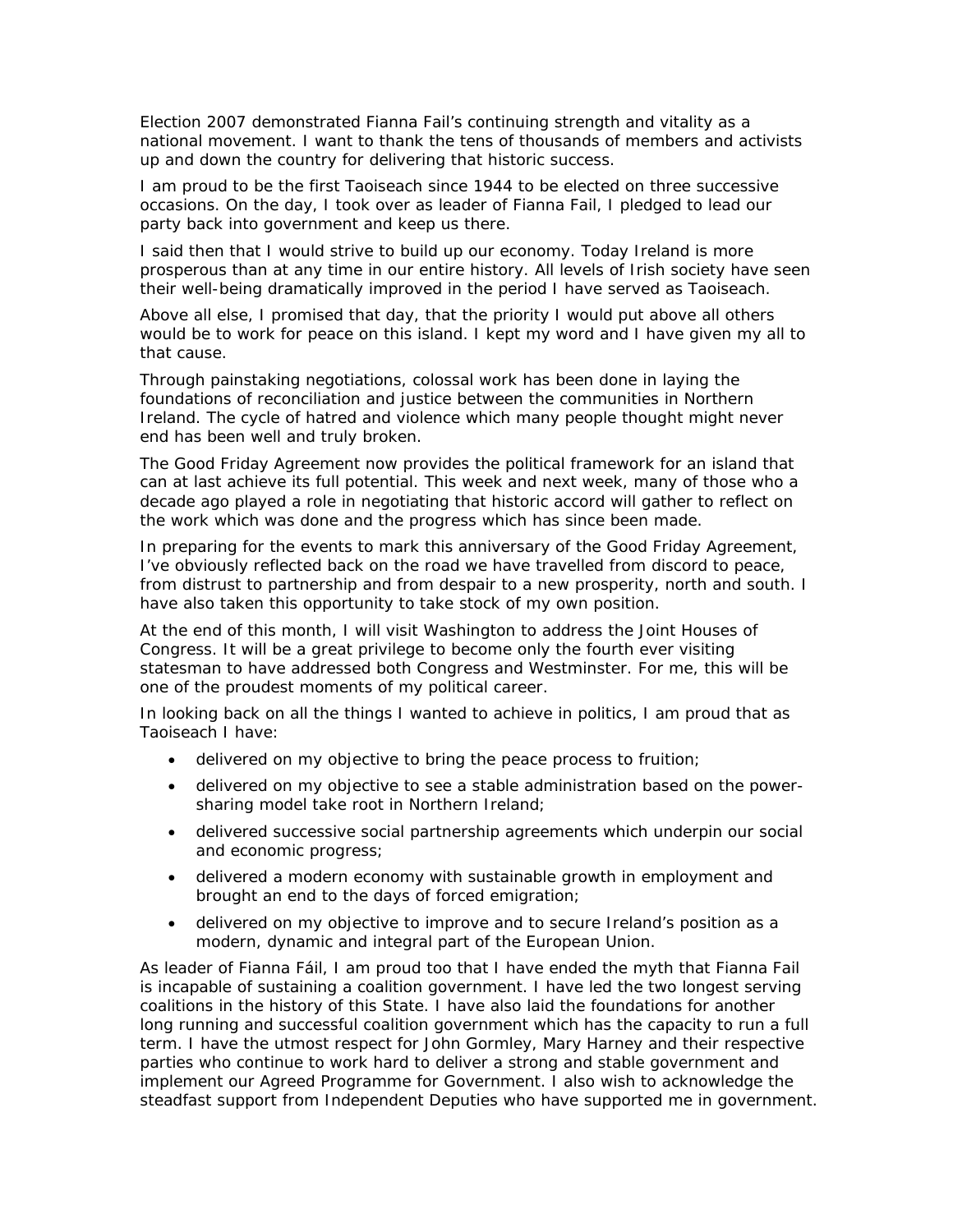Just as stability is important in a coalition government, it is even more vital within a political organisation. I always said that there would be no room for factions in Fianna Fail under my leadership and I am proud today to lead a strong and united party.

A strong, united party working within a cohesive government underpins stability and means the primary focus of government is on performance, not on any other external distractions.

It is a matter of real concern to me that the important work of government and party is now being over shadowed by issues relating to me at the Tribunal of Inquiry into Certain Planning Matters and Payments.

The constant barrage of commentary on Tribunal related matters has and I believe will continue to dominate the political agenda at an important point for our country. We face uncertain economic times and challenges and we are soon to cast our vote on the Lisbon Treaty. The vital interests of Ireland demand that the national dialogue of our political system address these fundamental issues and not be constantly deflected by the minutiae of my life, my lifestyle, and my finances.

The decision I am announcing today - like all other decisions that I have taken in a lifetime in politics - is solely motivated by what is best for the people. I have been reflecting on pursuing this course of action for some time. This is solely a personal decision. I have no doubt that a simplistic analysis will suggest that my decision has been influenced by most recent events at the Tribunal. What I announce today is completely inspired by the desire to refocus the political dynamic in Ireland.

Recent developments have not motivated my decision. For the record I state today that nothing could be further from the truth. I look forward to comprehensively dealing with these matters at the Tribunal and robustly refuting any imputation against me.

I first sought election to the office of Taoiseach on the pledge that I would put people before politics. I have kept that promise. I have always placed the interests of the Irish people above my own. Therefore I will not allow issues relating to my own person to dominate the body politic as this would be contrary to the long term interests of the Irish people.

I want everyone to understand one truth above all else. Never, in all the time I have served in public life, have I put my personal interest ahead of the public good. I have served this country and the people I have the honour to represent in Dáil Éireann honestly.

I have provided more details about my personal finances than any person in public life who has ever held office. While I will be the first to admit that I have made mistakes in my life and in my career, one mistake I have never made is to enrich myself by misusing the trust of the people.

I have never received a corrupt payment and I have never done anything to dishonour any office I have held. I know that some people will feel that some aspects of my finances are unusual. I truly regret if this has caused any confusion or worry in people's minds. All of these issues arose in a period when my family, personal and professional situations were rapidly changing and I made the best decisions I could in the circumstances in which I found myself. I know in my heart of hearts that I have done no wrong and wronged no-one.

I look forward to the completion of the Tribunal's work and I am confident that when it reports, the Tribunal will find that I have not acted improperly in anyway. Equally I will not allow issues concerning myself or my finances to divert attention from the